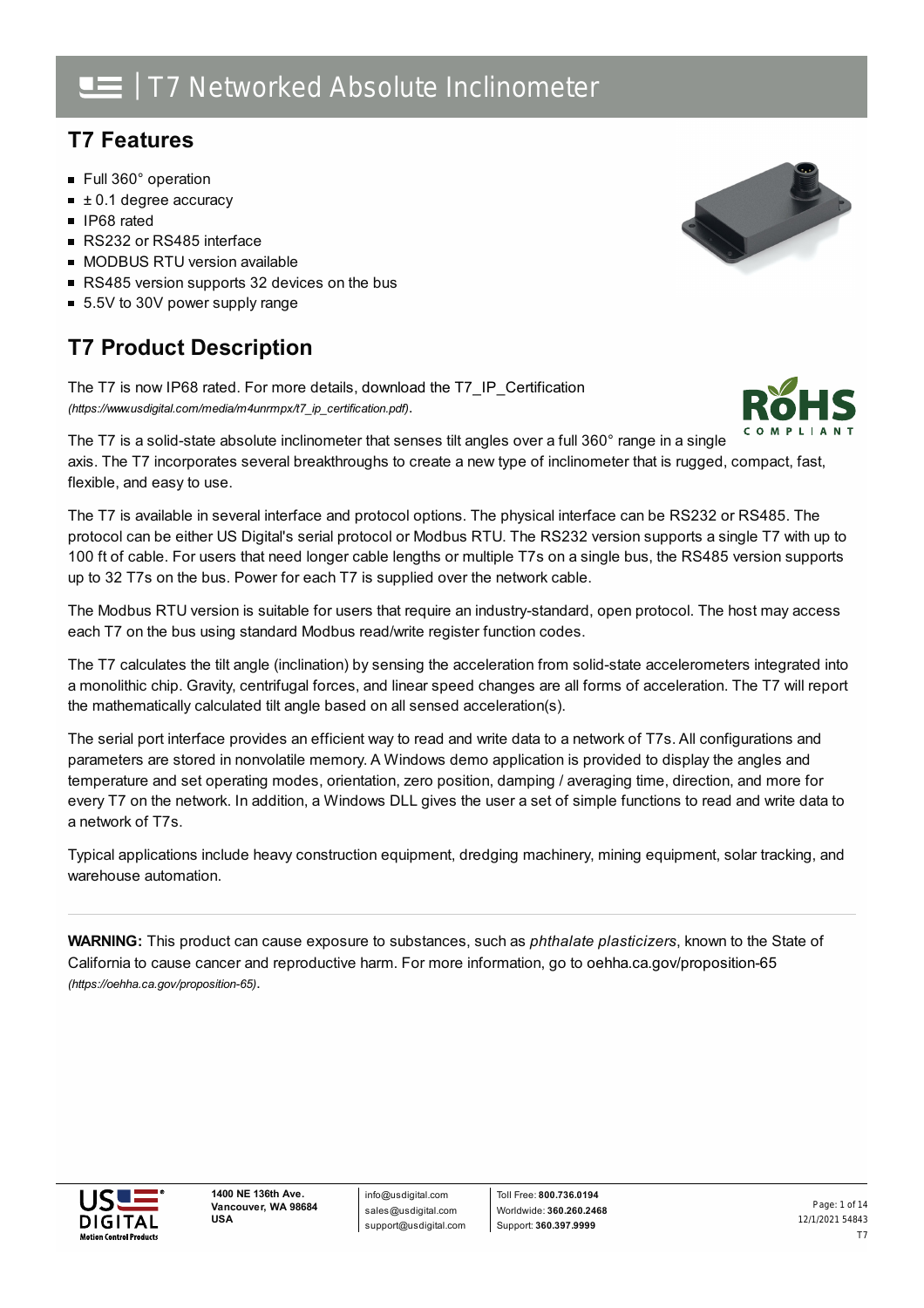### **Mechanical Drawings**



### **Specifications**

#### **ENVIRONMENTAL**

| <b>PARAMETER</b>                         | MIN.  | TYP. | MAX.    | <b>UNITS</b> |
|------------------------------------------|-------|------|---------|--------------|
| <b>Operating Temperature</b>             | $-10$ | 25   | 70      | C            |
| Acceleration Limit (for internal sensor) |       |      | ± 50000 | G            |
| Ingress Protection Rating                | IP68  |      |         |              |
| Electrostatic Discharge, IEC-61000-4-2   |       | ± 15 |         | kV           |



info@usdigital.com sales@usdigital.com support@usdigital.com

Toll Free: **800.736.0194** Worldwide: **360.260.2468** Support: **360.397.9999**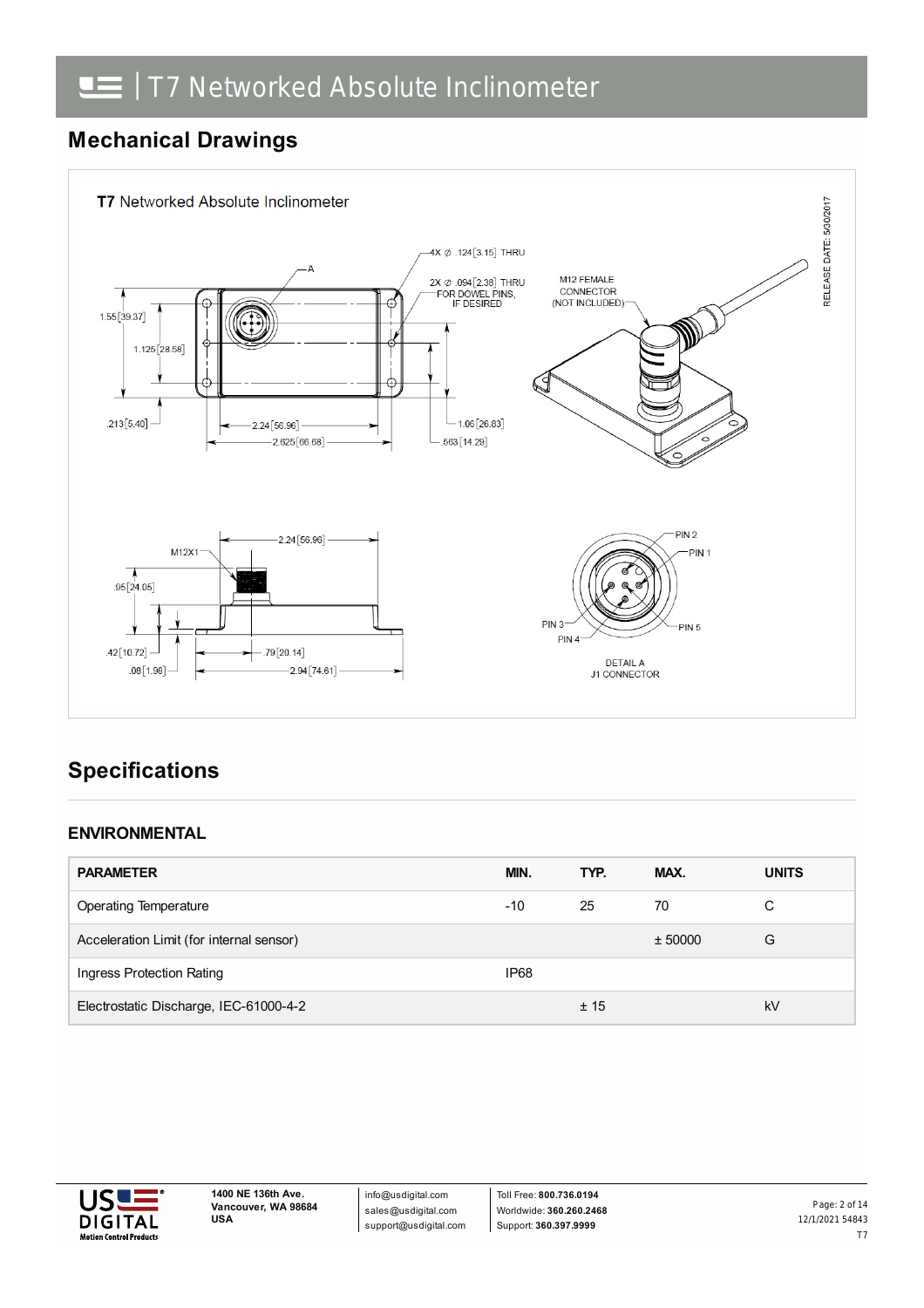#### **ELECTRICAL**

| <b>PARAMETER</b>                                                    | MIN. | TYP.           | MAX. | <b>UNITS</b> |
|---------------------------------------------------------------------|------|----------------|------|--------------|
| Supply Voltage                                                      | 5.5  | 24             | 30   | ٧            |
| Supply Current (Operating, 22C ambient)<br>@ 5.5V<br>@ 12V<br>@ 24V |      | 50<br>30<br>20 |      | mA           |
| <b>Bandwidth</b>                                                    |      |                | 8    | Hz           |

#### **MECHANICAL**

| <b>PARAMETER</b> | <b>SPECIFICATION</b>       |  |  |  |
|------------------|----------------------------|--|--|--|
| Case Material    | Glass filled polycarbonate |  |  |  |
| Weight           | 1.2 oz $(34 g)$ nom.       |  |  |  |

#### **RS232 VERSIONS**

| <b>PARAMETER</b>           | MAX. | <b>UNITS</b> |
|----------------------------|------|--------------|
| Number of T7s on bus       |      |              |
| Maximum total cable length | 100  | feet         |

Note: The T7 can drive 100 ft. of cable. Some PCs have limited drive on the RS232 bus which will limit the maximum cable length to less than 100 ft.

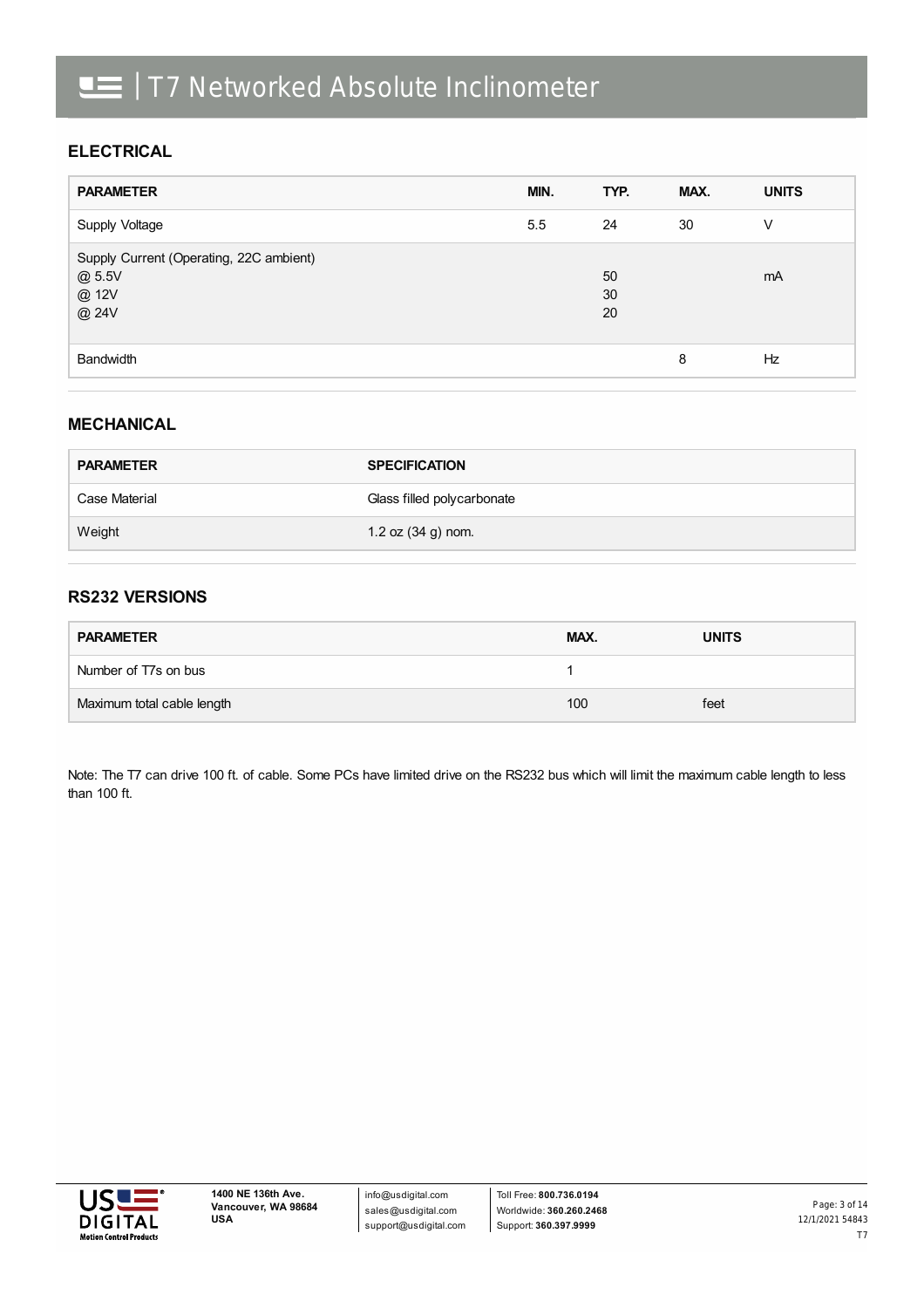#### **RS485 VERSIONS**

| <b>PARAMETER</b>           | MAX. | <b>UNITS</b> |
|----------------------------|------|--------------|
| Number of T7s on bus       | 32   |              |
| Maximum total cable length | 1000 | feet         |

Notes:

1) Uses RS485 two-wire network

2) Uses "fail-safe" drivers so bias resistors are not required

3) In most applications, the RS485 network does not need termination at 9600 bps with less than 1000 feet of cable. If termination is used, the RS485 network should be terminated with a 120-150 ohm resistor between BUS+ and BUS- at the source and at the last T7-1- 485 *[\(https://www.usdigital.com/products/inclinometers/t7/?sku=T7-1-485\)](https://www.usdigital.com/products/inclinometers/t7/?sku=T7-1-485)*/T7-1-MOD4 *[\(https://www.usdigital.com/products/inclinometers/t7/?sku=T7-1-](https://www.usdigital.com/products/inclinometers/t7/?sku=T7-1-MOD4) MOD4)* on the network. US Digital terminating CAN cables (CA-CM-PS-CFTR *[\(https://www.usdigital.com/products/accessories/cables/t7/ca-cm-ps](https://www.usdigital.com/products/accessories/cables/t7/ca-cm-ps-cftr/)cftr/)*) may be used at the last T7 on the bus to terminate it.

#### **RS485 POWER SUPPLY VOLTAGE**

For a given network size, a minimum T7-1-485/T7-1-MOD4 power supply voltage is needed to ensure that the last T7 on the network is powered by at least 5.5V. The minimum power supply voltage can be calculated based on the number of networked T7s, the cable resistance/configuration, and the current consumption of each T7 as a function of voltage. The following tables show the recommended minimum power supply voltage as a function of cable length and number of T7s for several common network wiring schemes. The tables assume that US Digital T7 cables with a resistance of 3.3 ohms per hundred feet (#22 AWG) for the two power lines are used. USD T7 cables have a twisted pair for the data wires and can be used for both RS485 and RS232 versions. The following data is for room temperature (22C) operation.

#### Recommended minimum power supply voltage for T7s equally spaced on a total cable length, L. Stub length from T-adapter **to a T7 is 6 feet. N is the number of T7's in the network.**





info@usdigital.com sales@usdigital.com support@usdigital.com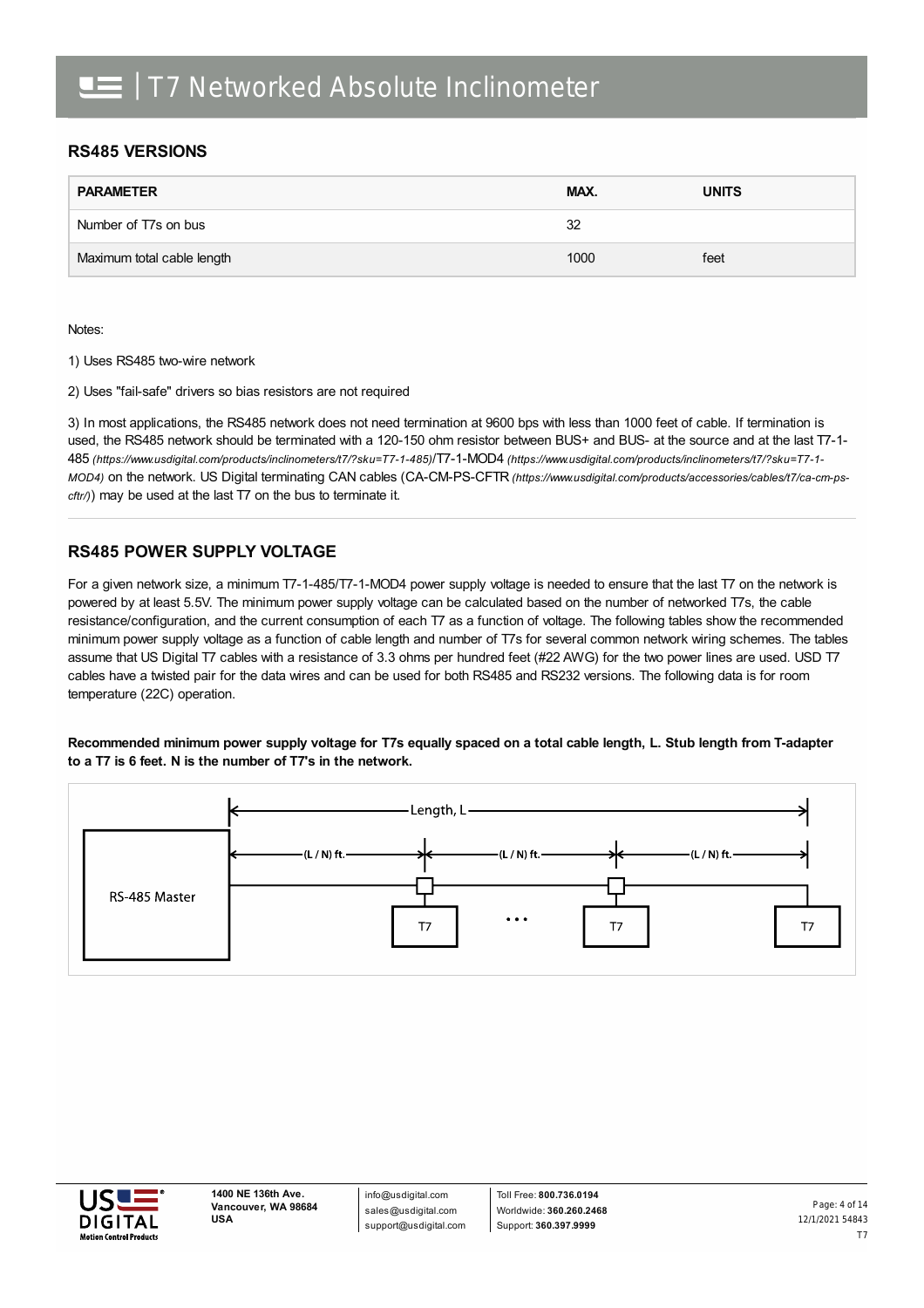| Number of T7's | Nominal supply current |                  |                  |                  |                  |                  |                  | Total cable length, L (T7's equally spaced) |           |           |                  |
|----------------|------------------------|------------------|------------------|------------------|------------------|------------------|------------------|---------------------------------------------|-----------|-----------|------------------|
|                |                        | $100$ ft         | $200$ ft         | 300 ft           | 400 ft           | 500 ft           | 600 ft           | 700 ft                                      | 800<br>ft | 900<br>ft | 1000<br>ft       |
| $\mathbf{1}$   | 55 mA                  | 9                | 9                | $9\,$            | 9                | $9\,$            | 9                | $9\,$                                       | 9         | 9         | 9                |
| $\overline{2}$ | 110 mA                 | $9\,$            | $9\,$            | $9\,$            | $9\,$            | $9\,$            | $9\,$            | $9\,$                                       | 9         | 9         | $\boldsymbol{9}$ |
| 3              | 150 mA                 | 9                | 9                | $\boldsymbol{9}$ | 9                | $\boldsymbol{9}$ | $9\,$            | $9\,$                                       | 9         | 12        | 12               |
| $\overline{4}$ | 200 mA                 | $\boldsymbol{9}$ | $9\,$            | $\boldsymbol{9}$ | $\boldsymbol{9}$ | $\boldsymbol{9}$ | $\boldsymbol{9}$ | 12                                          | 12        | 12        | 12               |
| 5              | 250 mA                 | $\boldsymbol{9}$ | $\boldsymbol{9}$ | $\boldsymbol{9}$ | $\boldsymbol{9}$ | $\boldsymbol{9}$ | 12               | 12                                          | 12        | 12        | 12               |
| $10$           | 480 mA                 | $\boldsymbol{9}$ | $\boldsymbol{9}$ | $\boldsymbol{9}$ | 12               | 12               | 12               | 12                                          | 15        | 15        | 15               |
| 15             | 700 mA                 | $\boldsymbol{9}$ | $\boldsymbol{9}$ | 12               | 12               | 15               | 15               | 15                                          | 18        | 18        | 18               |
| 20             | 1 A                    | $\boldsymbol{9}$ | 12               | 12               | 15               | 15               | 15               | 18                                          | 18        | 24        | 24               |
| 25             | 1.2A                   | 9                | 12               | 12               | 15               | 18               | 18               | 24                                          | 24        | 24        | 24               |
| 32             | 1.5A                   | $9\,$            | 12               | 15               | 18               | 18               | 24               | 24                                          | 24        | 26        | 26               |

Recommended minimum power supply voltage for T7s spaced 9 feet apart after an initial leader cable length, L. Stub length **from T-adapter to a T7 is 6 feet.**

|               | Leader Length, L-                                                                                                                               |
|---------------|-------------------------------------------------------------------------------------------------------------------------------------------------|
| RS-485 Master | $\leftarrow 9 \text{ ft.} \rightarrow 9 \text{ ft.} \rightarrow 9 \text{ ft.} \rightarrow$<br>$T7$ $\cdots$ $T7$  <br>  T7  <br>$\mathsf{I}$ T7 |

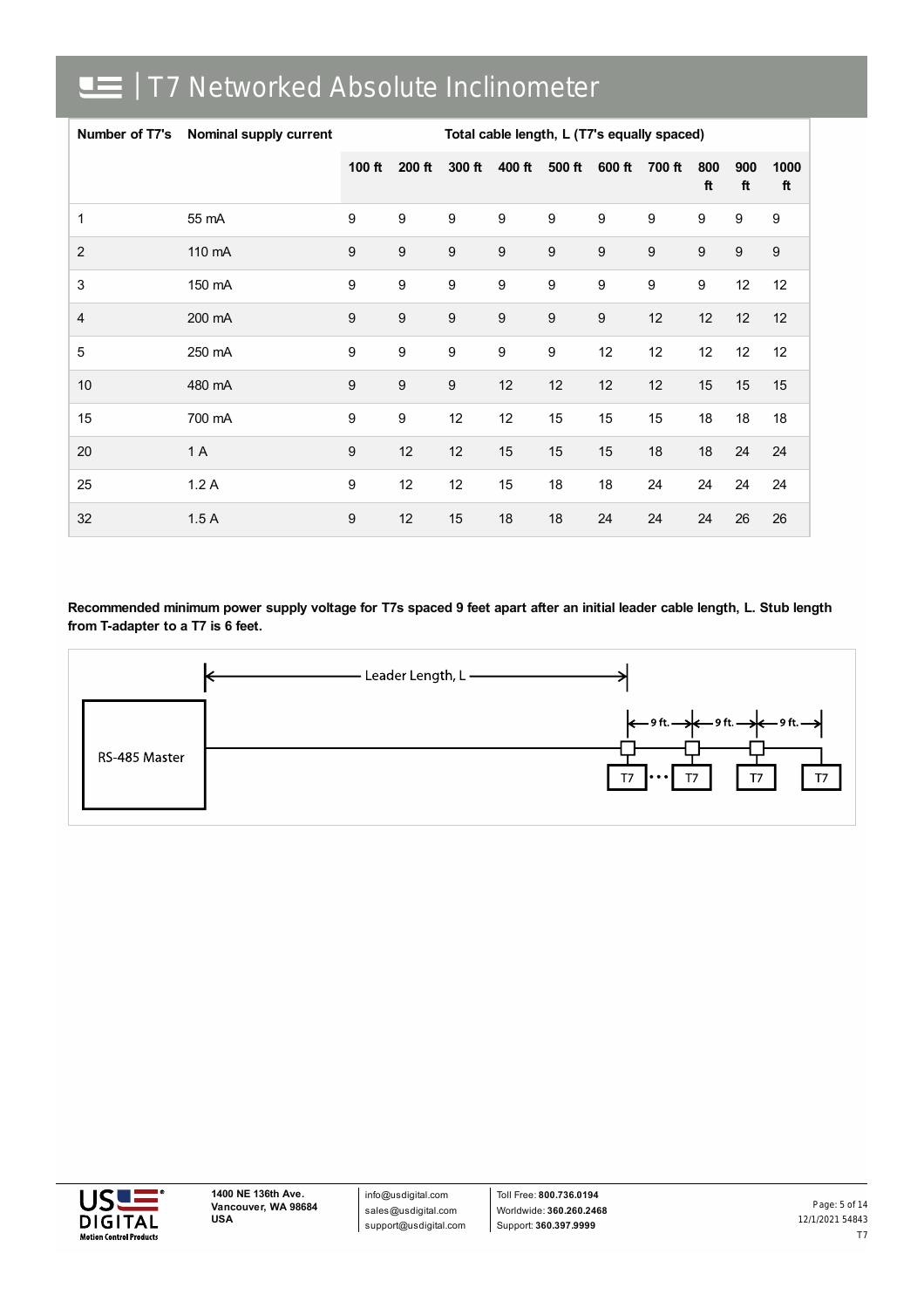| Number of T7's | Nominal supply current |                  |                  |                  |                  | Leader length, L (T7's spaced 9 ft. apart after leader) |                  |                  |        |        |                          |
|----------------|------------------------|------------------|------------------|------------------|------------------|---------------------------------------------------------|------------------|------------------|--------|--------|--------------------------|
|                |                        | 100 $ft$         | $200$ ft         | 300 ft           | 400 ft           | 500 ft                                                  | 600 ft           | 700 ft           | 800 ft | 900 ft | 1000 $ft$                |
| 1              | 55 mA                  | 9                | 9                | 9                | 9                | 9                                                       | 9                | 9                | 9      | 9      | 9                        |
| $\overline{2}$ | 110 mA                 | 9                | $\boldsymbol{9}$ | $\boldsymbol{9}$ | $\boldsymbol{9}$ | $\boldsymbol{9}$                                        | $\boldsymbol{9}$ | $\boldsymbol{9}$ | 12     | 12     |                          |
| 3              | 150 mA                 | 9                | $\boldsymbol{9}$ | $\boldsymbol{9}$ | $\boldsymbol{9}$ | $\boldsymbol{9}$                                        | 12               | 12               | 12     | 12     |                          |
| 4              | 200 mA                 | $\boldsymbol{9}$ | 9                | $\boldsymbol{9}$ | 12               | 12                                                      | 12               | 12               | 12     | 15     | $\overline{\phantom{a}}$ |
| 5              | 250 mA                 | 9                | 9                | 12               | 12               | 12                                                      | 12               | 15               | 15     | 15     | $\overline{\phantom{a}}$ |
| 10             | 480 mA                 | $\boldsymbol{9}$ | 12               | 12               | 15               | 15                                                      | 18               | 18               | 24     | 24     |                          |
| 15             | 700 mA                 | 12               | 15               | 15               | 18               | 24                                                      | 24               | 24               | 26     | ۰      |                          |
| 20             | 900 mA                 | 12               | 15               | 18               | 24               | 24                                                      | 26               | $30\,$           |        |        |                          |
| 25             | 1.1A                   | 15               | 18               | 24               | 24               | 28                                                      |                  |                  |        |        |                          |
| 32             | 1.3A                   | 18               | 24               | 26               | $30\,$           |                                                         |                  |                  |        |        |                          |

#### **MODBUS VERSION**

The RS232 and RS485 versions of the T7 are available with the Modbus RTU protocol. Modbus Function Codes 3 (Read Holding Register) and 6 (Write Single Register) are supported. User defined Function Code 110 is used for some operations such as setting serial port parameters and the device address. If non-US Digital Modbus devices are connected to the same bus, it is recommended that only Function Codes 3 and 6 be used for non-USD devices.

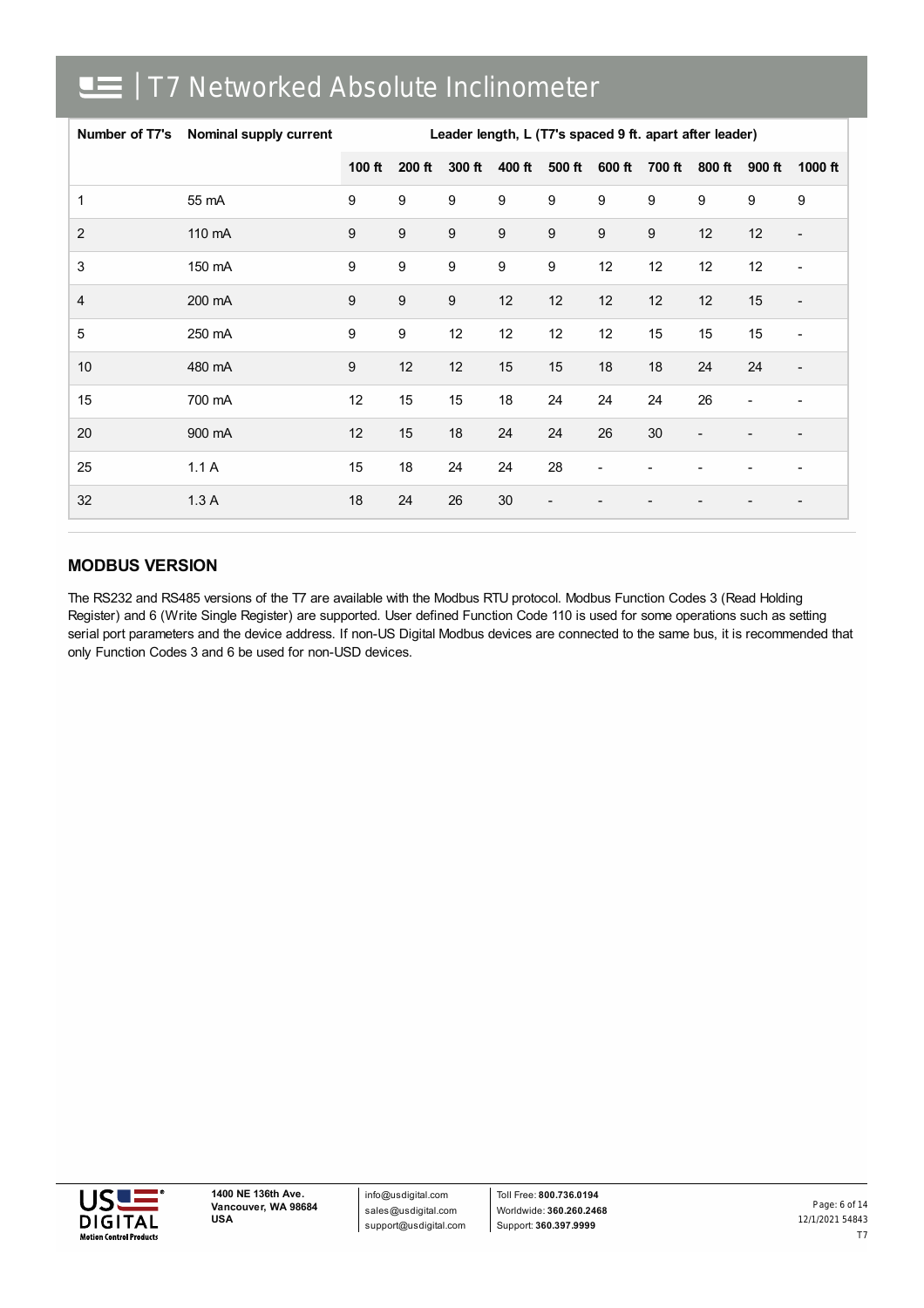#### **ACCURACY AND NOISE**

| <b>PARAMETER</b>              | MAX. | <b>UNITS</b>    | <b>TEST CONDITIONS</b>                    |
|-------------------------------|------|-----------------|-------------------------------------------|
| Axis 2 Relative Angular Error | ±0.1 | Angular Degrees | $0^{\circ}$ C to 70 $^{\circ}$ C, on-axis |

Up to ±5° off-axis operation is possible with 2σ (95%) confidence on the maximum angular error

| <b>DAMPING TIME,</b><br><b>MILLISECONDS</b> | STANDARD DEVIATION $(\sigma)$ OF ANGLE NOISE,<br><b>DEGREES</b> | 95% CONFIDENCE INTERVAL(± 20),<br><b>DEGREES</b> |
|---------------------------------------------|-----------------------------------------------------------------|--------------------------------------------------|
| 10                                          | .060                                                            | .121                                             |
| 20                                          | .037                                                            | .074                                             |
| 50                                          | .021                                                            | .042                                             |
| 100                                         | .015                                                            | .029                                             |
| 200                                         | .010                                                            | .021                                             |
| 500                                         | .007                                                            | .014                                             |
| 1000                                        | .005                                                            | .011                                             |
| 2000                                        | .004                                                            | .008                                             |
| 5000                                        | .003                                                            | .006                                             |

- Measurements taken at 25°C
- Damping time is a user programmable parameter

#### **AXIS ORIENTATION**

Axis Orientation:

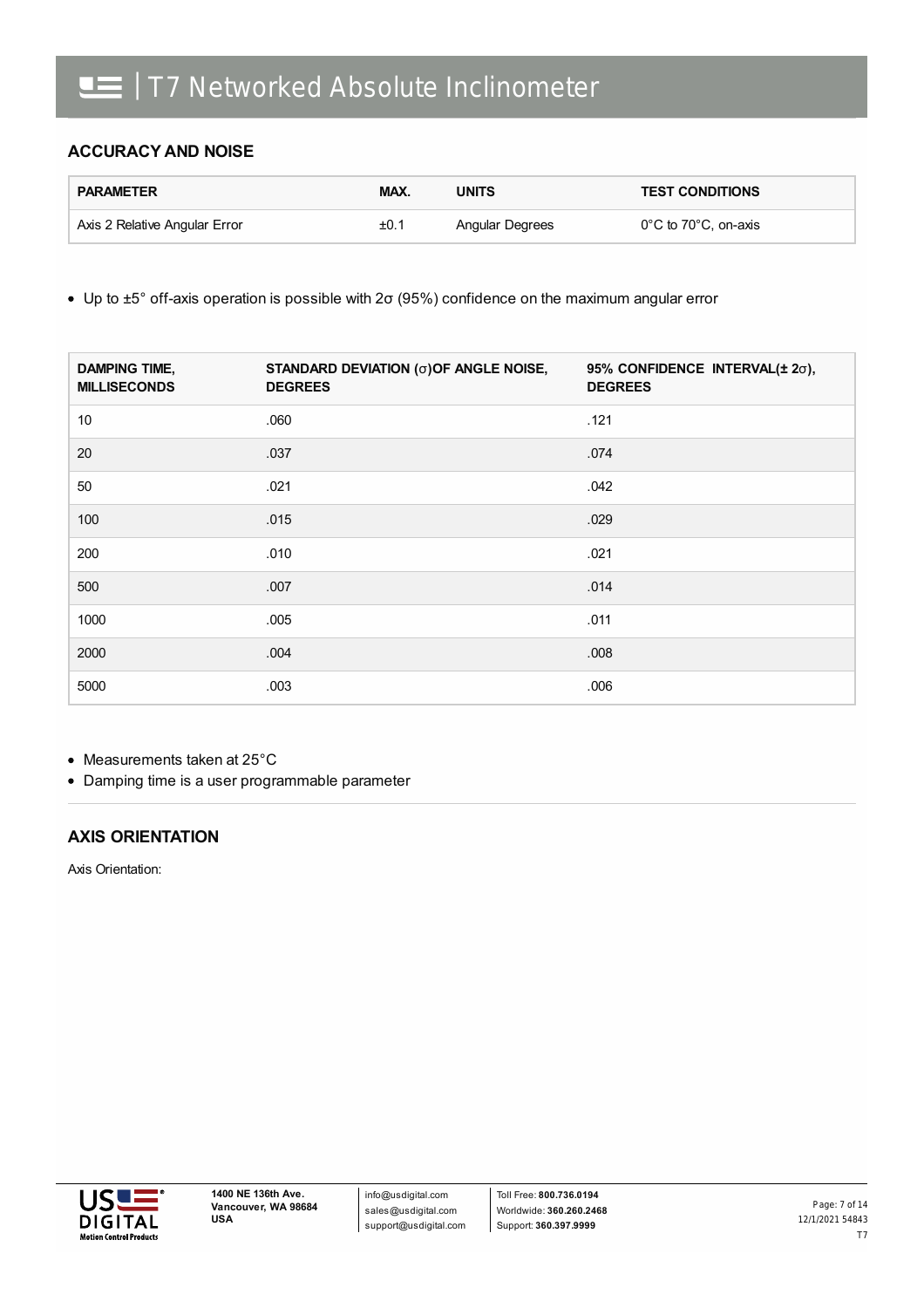

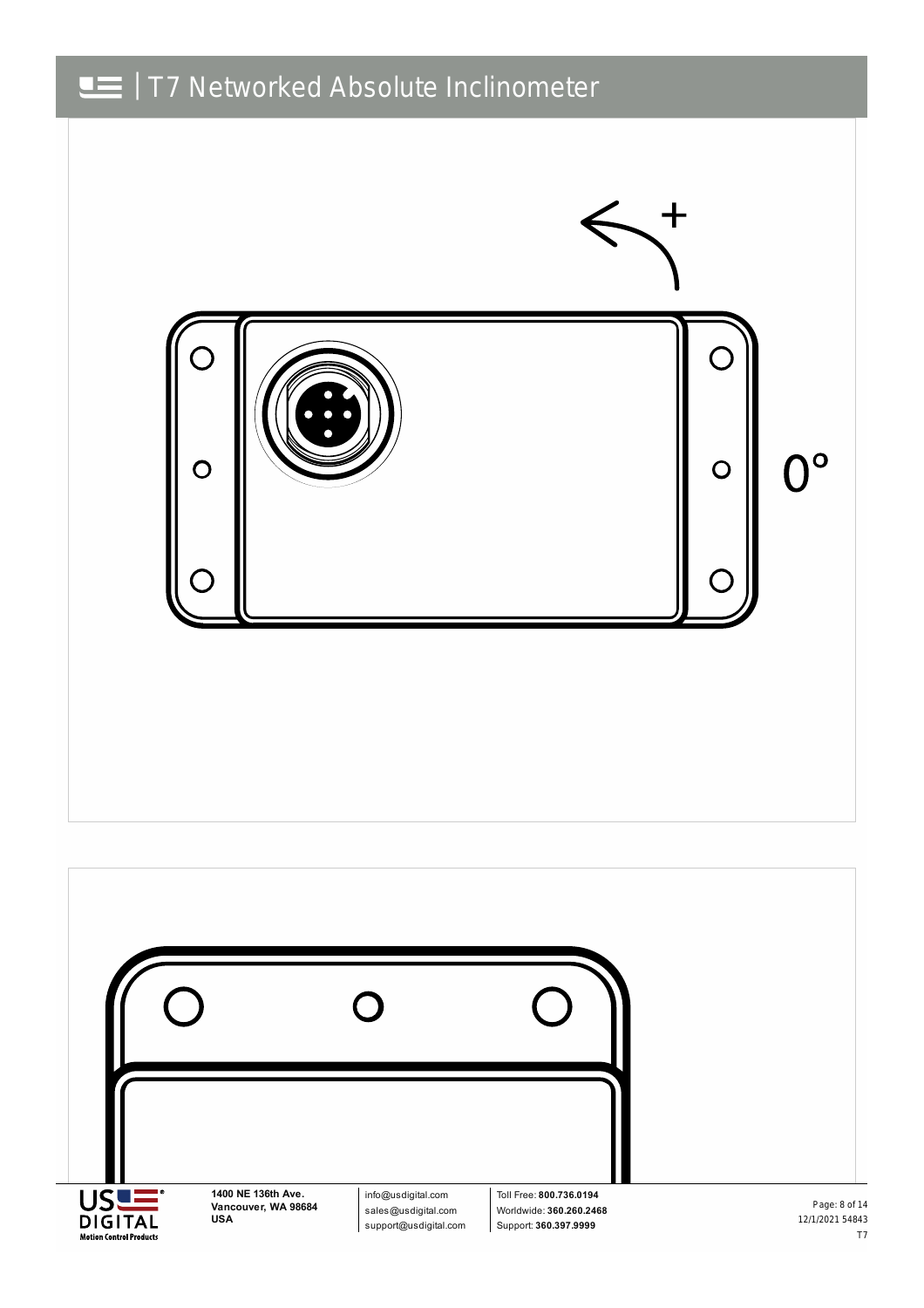

support@usdigital.com

**Motion Control Products** 

Support: **360.397.9999**

12/1/2021 54843 T7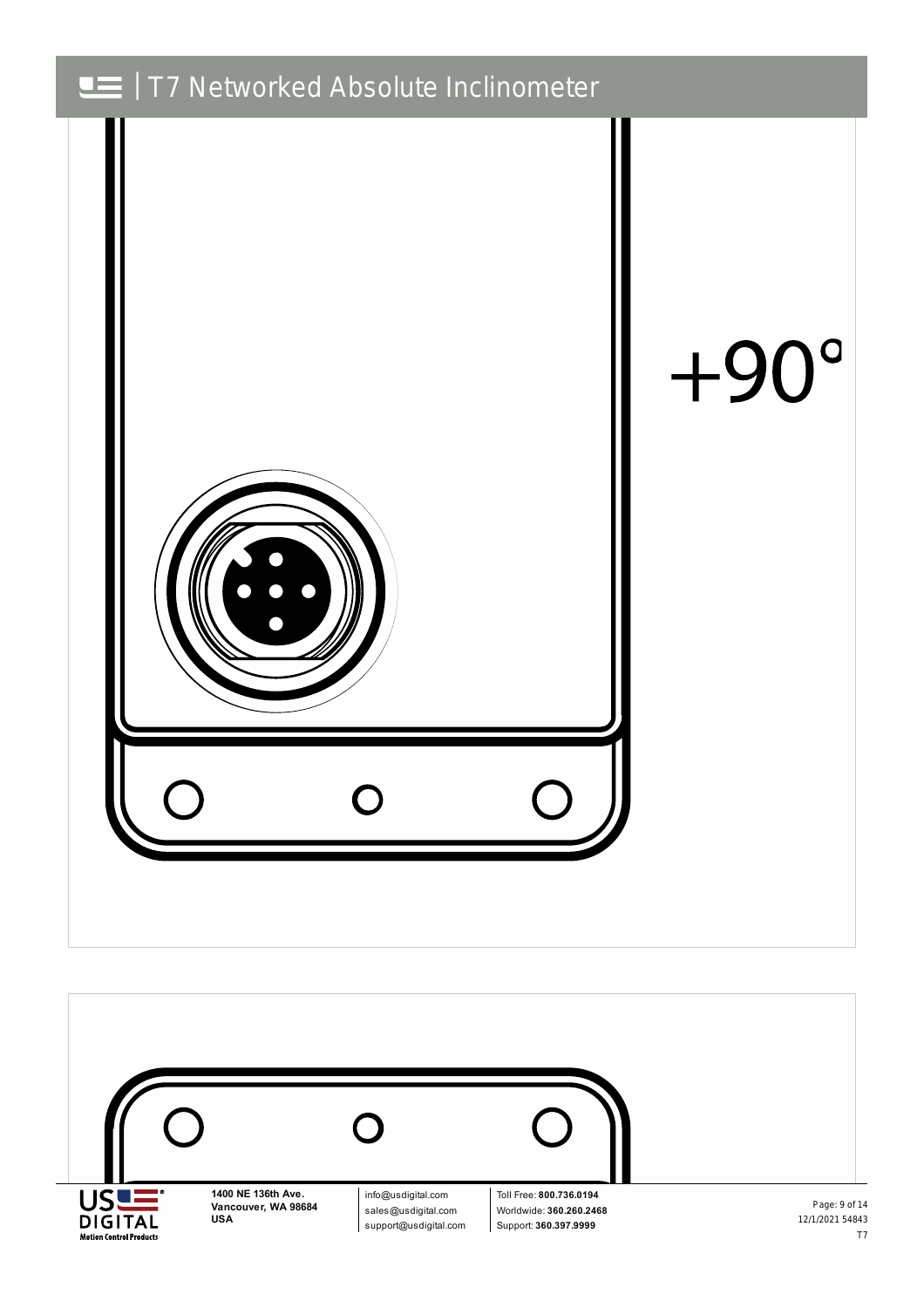

**Note:** T7 shown with factory default configuration.



**1400 NE 136th Ave. Vancouver, WA 98684 USA**

info@usdigital.com sales@usdigital.com support@usdigital.com

Toll Free: **800.736.0194** Worldwide: **360.260.2468** Support: **360.397.9999**

12/1/2021 54843 T7 Page: 10 of 14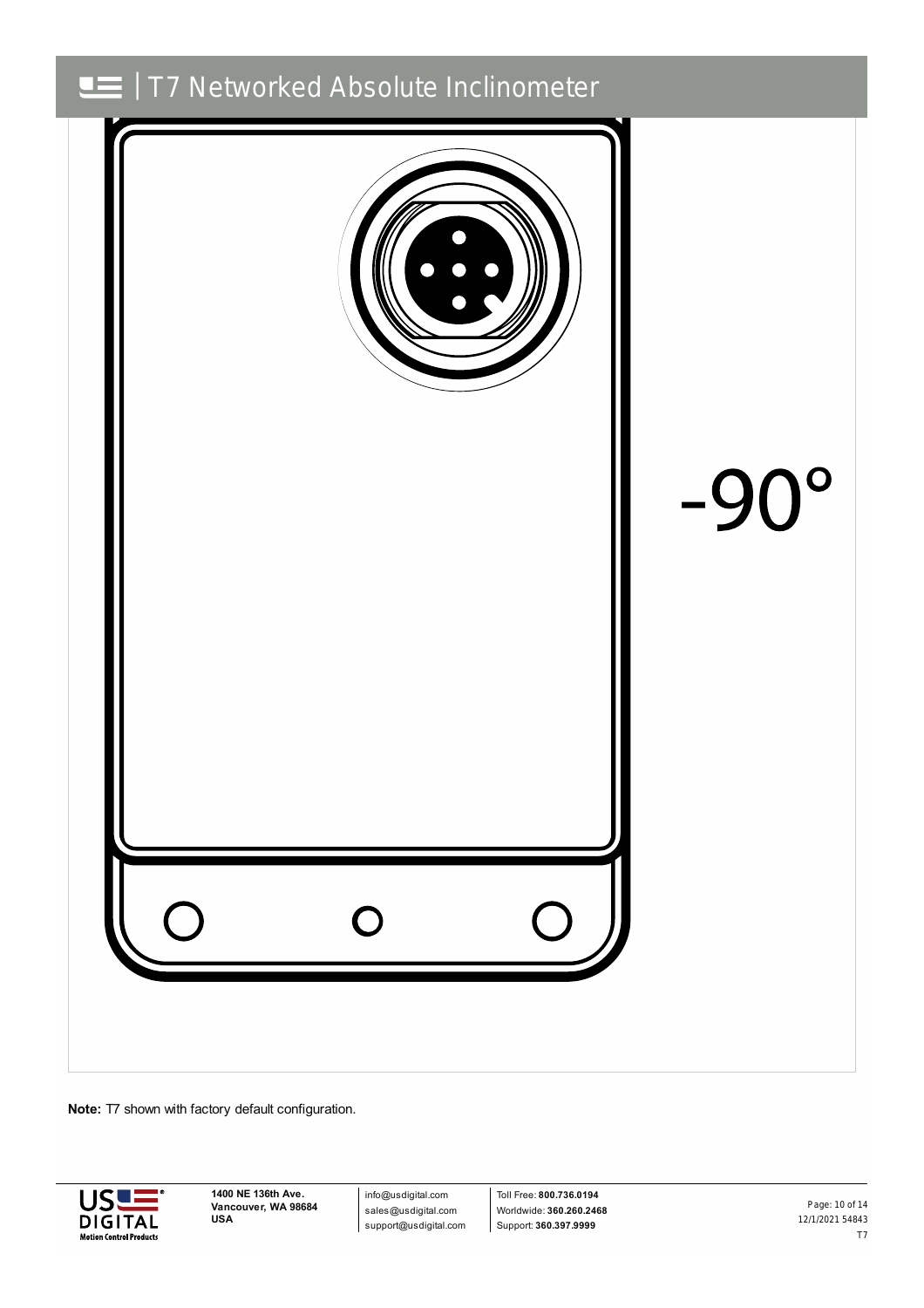#### **NOISE FILTERING**

The T7 uses a FIR (Finite Impulse Response) digital filter to provide electronic damping of the angle readings. The digital filter's impulse response has a triangular weighting that decays linearly to zero. The damping time is user programmable from 2 milliseconds to 5000 milliseconds. Since the sensor bandwidth is 8 Hz, damping times below 125 milliseconds do not provide any faster response. Increasing the damping time will average more samples together to form the reported angle. This will reduce noise in the output but increase the response time.

#### **INTERFACING WITH A HOST COMPUTER**

An inclinometer network assembled with the RS232 or RS485 version of the T7 is shown below.



US Digital sells all the cables and connectors needed to wire a T7 network. The T7 uses the same connector for all interface versions.

Regardless of the interface option, a host PC, PLC, or microcontroller communicates with a network of T7s by sending/receiving simple serial port commands over the RS232 or RS485 bus.



info@usdigital.com sales@usdigital.com support@usdigital.com

Toll Free: **800.736.0194** Worldwide: **360.260.2468** Support: **360.397.9999**

12/1/2021 54843 T7 Page: 11 of 14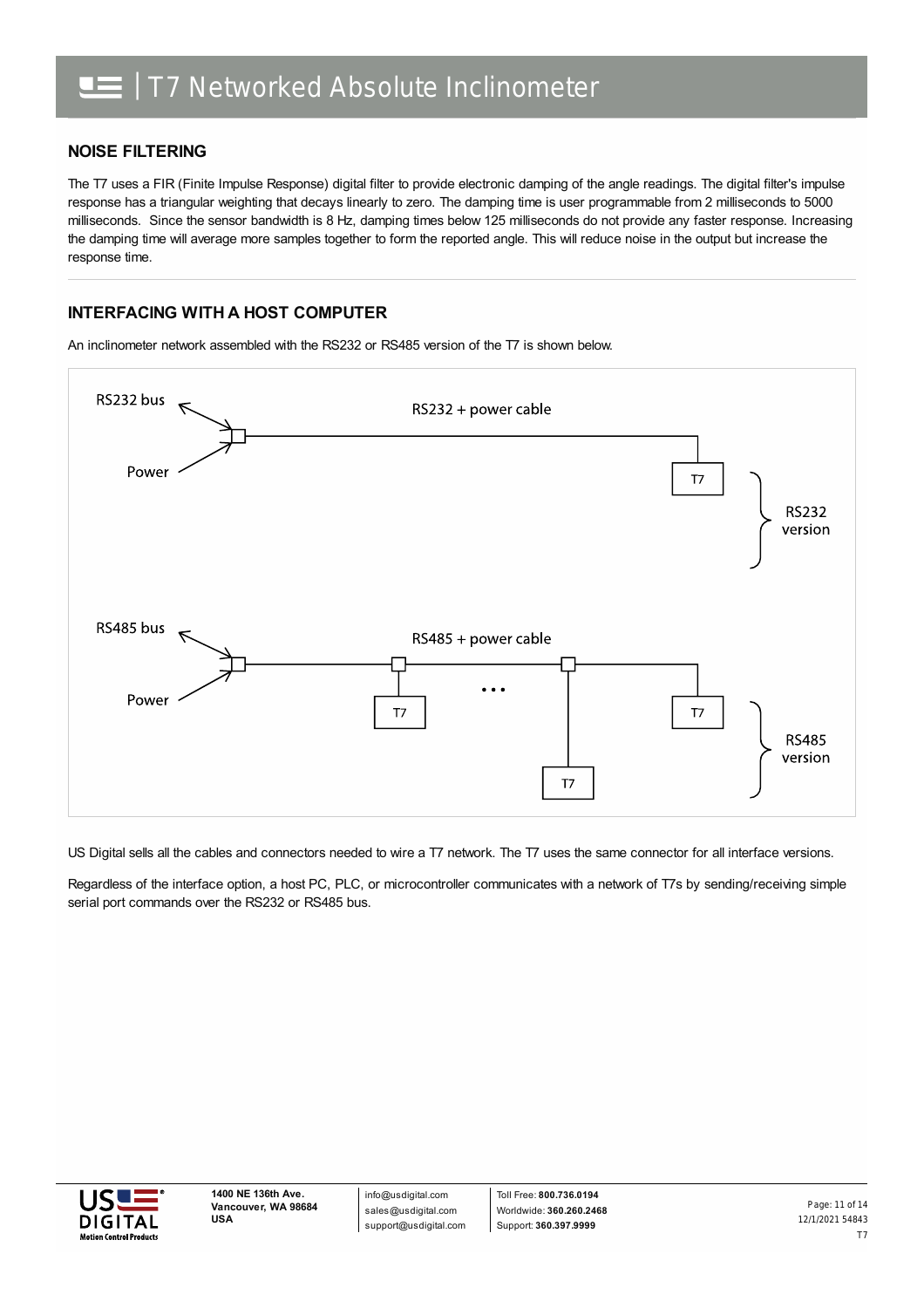#### **NETWORK ADDRESS**

#### **T7-1-232, T7-1-485 Addressing**

Each T7 on the network must be assigned a unique address from 1 to 100 or 127 (decimal). Address assignment is optional for the RS232 version. All T7s are shipped with a default address of 127. Address 126 is a special broadcast address - all T7s will listen and respond to commands sent to this address. To assign an address to a T7 unit, connect one T7 to a PC using a USB to RS232/RS485 adapter. The address can be set using the included PC-based "T7 Demo" software. Alternately, a host computer can send the "Set Address" serial port command to the T7. This procedure only needs to be done once for each T7 since the address is stored in nonvolatile flash memory.

#### **T7-1-MOD2, T7-1-MOD4 Addressing**

Each T7 on the network must be assigned a unique address from 1 to 100 (decimal). All T7s are shipped with a default address of 127. Address 0 is the Modbus broadcast address. To assign an address to a T7 unit, connect one T7 to a PC using a USB to RS232/RS485 adapter. The address can be set using the included PC-based "T7 Demo" software. Alternately, a host computer can send a special "Set Address" command to the T7. This procedure only needs to be done once for each T7 since the address is stored in non-volatile flash memory.

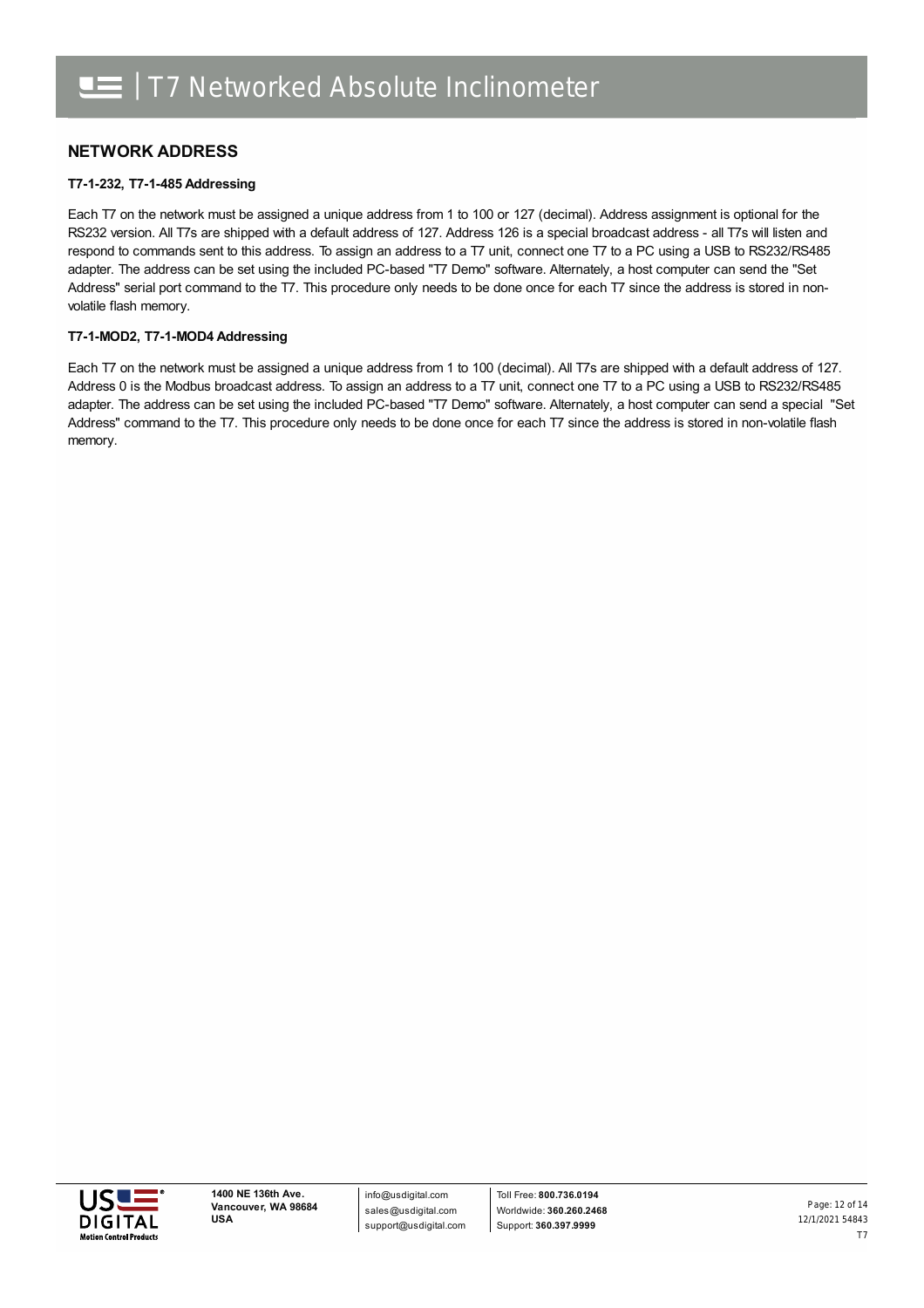#### **J1 PIN-OUT**



|   | Pin |            | <b>Description</b> |
|---|-----|------------|--------------------|
|   |     | Shield     |                    |
| 2 |     | Vin        |                    |
| 3 |     | <b>GND</b> |                    |
| 4 |     | TXD / BUS+ |                    |
| 5 |     | RXD / BUS- |                    |



info@usdigital.com sales@usdigital.com support@usdigital.com

Toll Free: **800.736.0194** Worldwide: **360.260.2468** Support: **360.397.9999**

12/1/2021 54843 T7 Page: 13 of 14